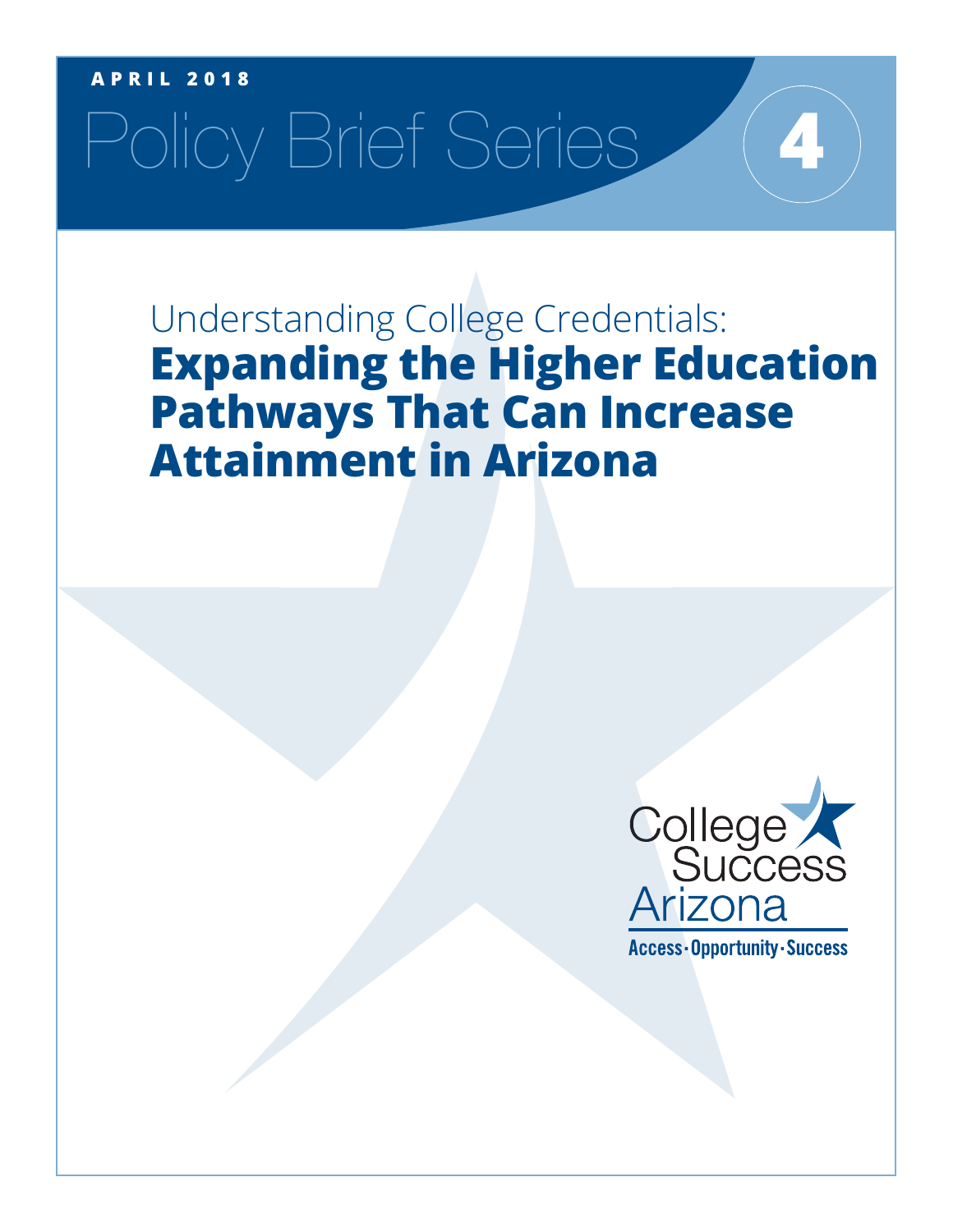### **About This Brief**

This is the fourth brief in College Success Arizona's Policy Brief Series, which focuses on important issues that affect higher education access and attainment in our state. It provides policymakers and the public with information about three key higher education pathways—certificate, associate, and bachelor's degree programs—and offers recommendations for ways Arizona can build a stronger college-going culture and future-ready workforce.

Throughout our history, College Success Arizona has championed the importance of higher education in its many forms. We believe that formal education beyond high school has tremendous value for individuals and families, as well as for Arizona's economy. For us, "college" is a broadly defined set of higher education pathways—inclusive of certificate, associate degree, and bachelor's degree programs—that lead to a credential with real value in the labor market.

### **About College Success Arizona**

College Success Arizona is working to significantly increase the postsecondary attainment rate of students in Arizona, particularly for those who otherwise would not be able to attend or graduate. By doing so, we believe that we will improve the quality of life not just for those individuals and their families but also for the state as a whole.

### **Board of Directors**

Vince Roig, Chairman Paul Koehler, Vice Chairman Tracy Bame Jennifer Carrick Gonzalo de la Molina, Jr. John Fees Kate Hickman Chevy Humphrey Rich Nickel Steve Seleznow Patricia Welborn

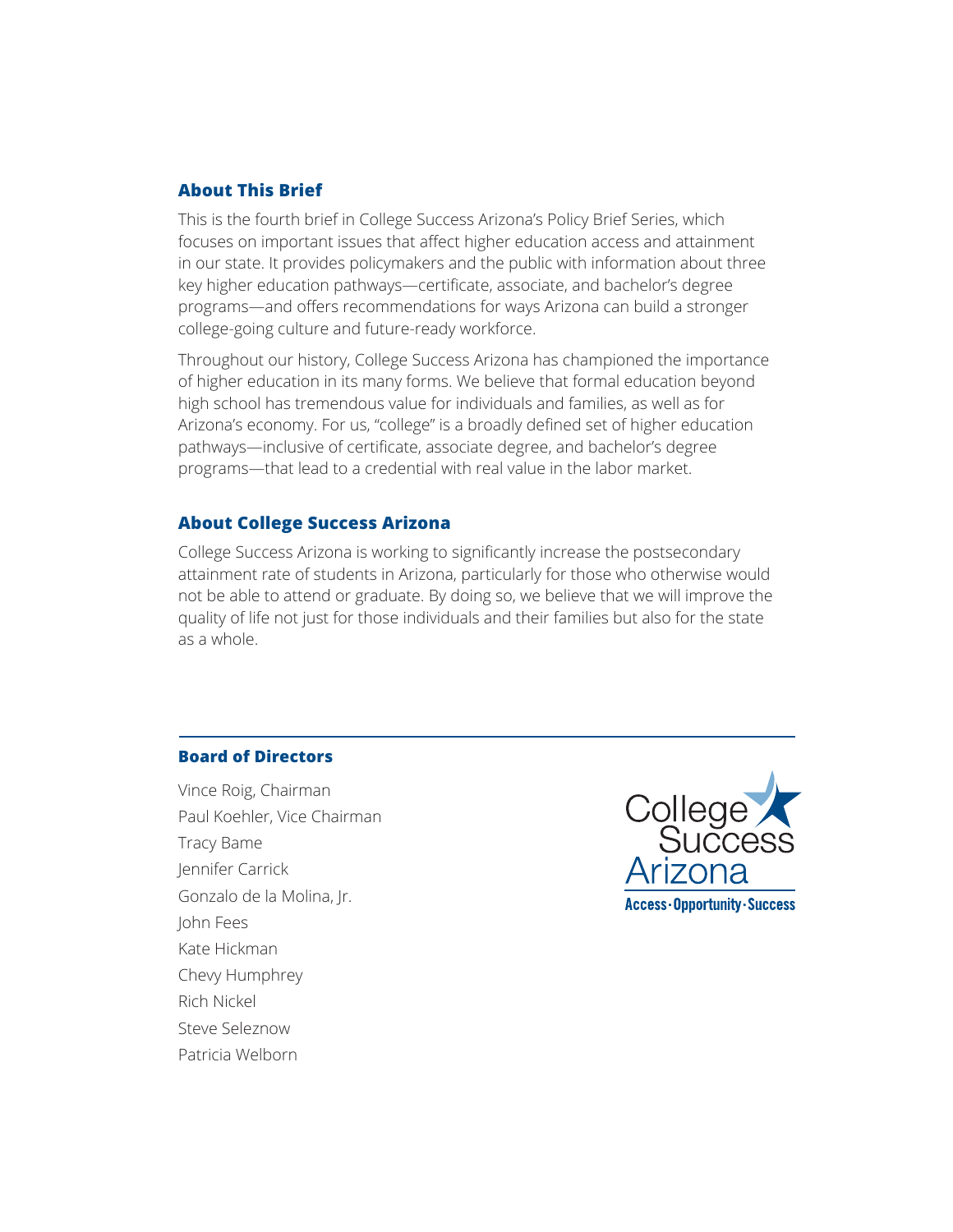### PREFACE

Higher education is vital to Arizona's future. The business and education communities here recognize this and have formed a coalition, Achieve60AZ, to bolster partnerships and catalyze initiatives to increase the attainment rate to 60 percent by 2030 and align education with Arizona's economic opportunities. This work is fundamental to building a college-going culture that benefits individual Arizonans and to securing the prosperity of our state. It could not be more timely or important.

There is a real urgency to the challenge ahead of us. Workforce projections indicate that, within the next 10 years, 70 percent of jobs in Arizona will require at least some education beyond high school; just 44 percent of Arizonans ages 25-64 hold a college certificate or degree.

To increase educational attainment, we must look beyond the traditional conception of what it means to go to college. Often, the public conversation focuses on programs that lead to a

**Nearly 70 percent of adults believe it is very important for adults to have a degree or professional certificate beyond high school.**

bachelor's degree and either excludes or glosses over the other valuable higher education pathways, like certificate and associate degree programs. These non-baccalaureate pathways are important options for students who seek credentials that will enable them to get a good job.

By increasing the number of Arizona residents who hold a certificate or degree, we can ensure that workers have the skills and credentials they need to compete in the labor market while also ensuring that our state economy grows as a result. It is this combination of individual benefits and public good that makes higher education, in all its forms, such a powerful force for change in Arizona.

### **Vince Roig**

Chairman, Board of Directors College Success Arizona

### **Rich Nickel**

President and CEO College Success Arizona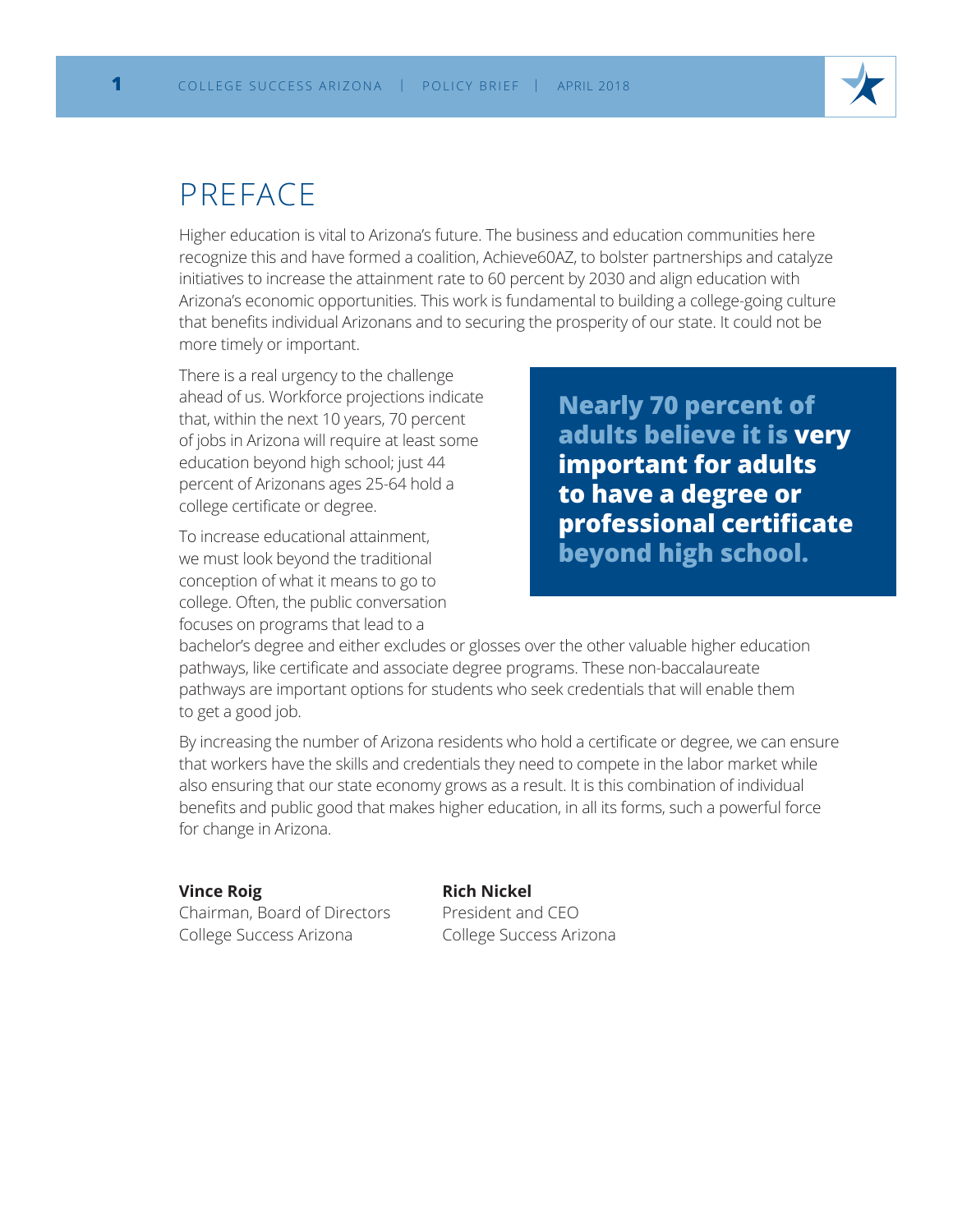

### **Introduction**

It is clear that a large majority of Americans recognize the value of higher education. Since 2012, nearly 70 percent of adults surveyed in the annual Gallup study of public opinion on higher education consistently have said they believe it is "very important for adults to have a degree

or professional certificate beyond high school."<sup>1</sup> And, according to a recent study conducted by Helios Education Foundation, more than 60 percent of Arizonans surveyed believe a postsecondary credential is either important or very important for the average Arizonan to be successful in today's workforce. More than 70 percent believe such a credential will be either important or very important in the future labor market.2

The reason it is so important to have a certificate or a degree? For most Americans, these credentials matter because they represent the key to getting a good job and enjoying a better quality of life.<sup>3</sup> National labor market data **Just 44 percent of Arizonans ages 25-64 hold a certificate or degree.**

reflects this. Workers with at least some college education, especially those who hold a degree, have gained 11.5 of the 11.6 million jobs created in the years since the Great Recession.<sup>4</sup> Holding a certificate, associate, bachelor's, or graduate degree provides a clear and substantial advantage.

### **Key Higher Education Credentials Defined**

### **Certificate**

A formal award certifying the satisfactory completion of a postsecondary education program (a formal instructional program whose curriculum is designed primarily for students who are beyond the compulsory age for high school. This includes programs whose purpose is academic, vocational, and continuing professional education, and excludes vocational and adult basic education programs.)

### **Associate Degree**

An award that normally requires at least two but less than four years of full-time equivalent college-level work.

### **Bachelor's Degree**

An award (baccalaureate or equivalent degree) that normally requires at least four but not more than five years of full-time equivalent college-level work.

Definitions from National Center for Education Statistics (IPEDS)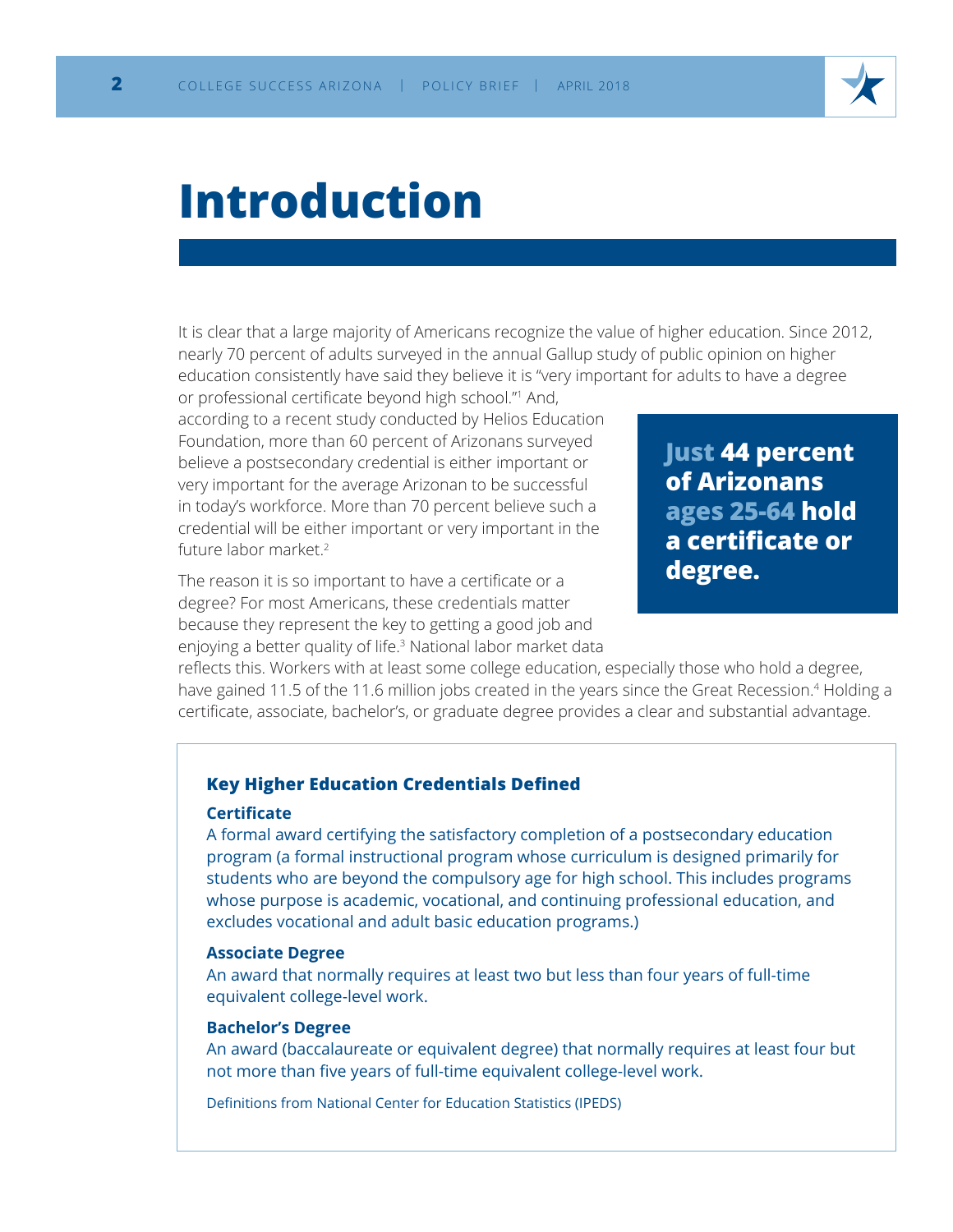

The value of education beyond high school extends beyond individual economic opportunity and upward mobility. As College Success Arizona has previously shown, increased attainment rates—inclusive of certificates, associate degrees, and bachelor's degrees—have the potential to drive significant economic growth. By increasing attainment to meet projected workforce needs, a goal that is essential to the economic future of Arizona, the state would benefit from estimated gains of more than \$7 billion every year.<sup>5</sup> In view of the powerful economic impact that increased attainment can have, states across the country have prioritized support for public higher education, which "has long been a centerpiece of state efforts to modernize and grow their economies."6

### Perceptions of What it Means to Go to College

**69**%

**Of Americans think going to college means living on campus and working toward a bachelor's degree**



**Of Americans think going to college can mean working toward a certificate**



**Of Americans think going to college can mean working toward an associate degree**

### **Understanding Education Beyond High School**

Although 69 percent of Americans think of college education primarily in terms of "a campus where students live and attend classes with the goal of getting a four-year degree," a majority also believe that college education can be described most of the time as "students working to earn a professional certificate to use in their workplace."<sup>7</sup> Nearly 40 percent believe that students working toward an associate degree describes college most of the time.

In view of this expanding understanding of what it means to go to college, it is vital to illuminate and support—all forms of higher education to increase college-going rates and attainment.

Arizona, though, has severely reduced its investments in higher education. This is especially true when it comes to providing financial support that can help young people afford higher education. Between 2008 and 2017, Arizona reduced per-student higher education spending by more than 50 percent<sup>8</sup> and the two largest community college systems, Maricopa and Pima, no longer receive any state funding.<sup>9</sup> Moreover, there are no substantial state grant aid programs that support students with financial need, and even less state support is available for students who are working towards a credential that is not a baccalaureate degree.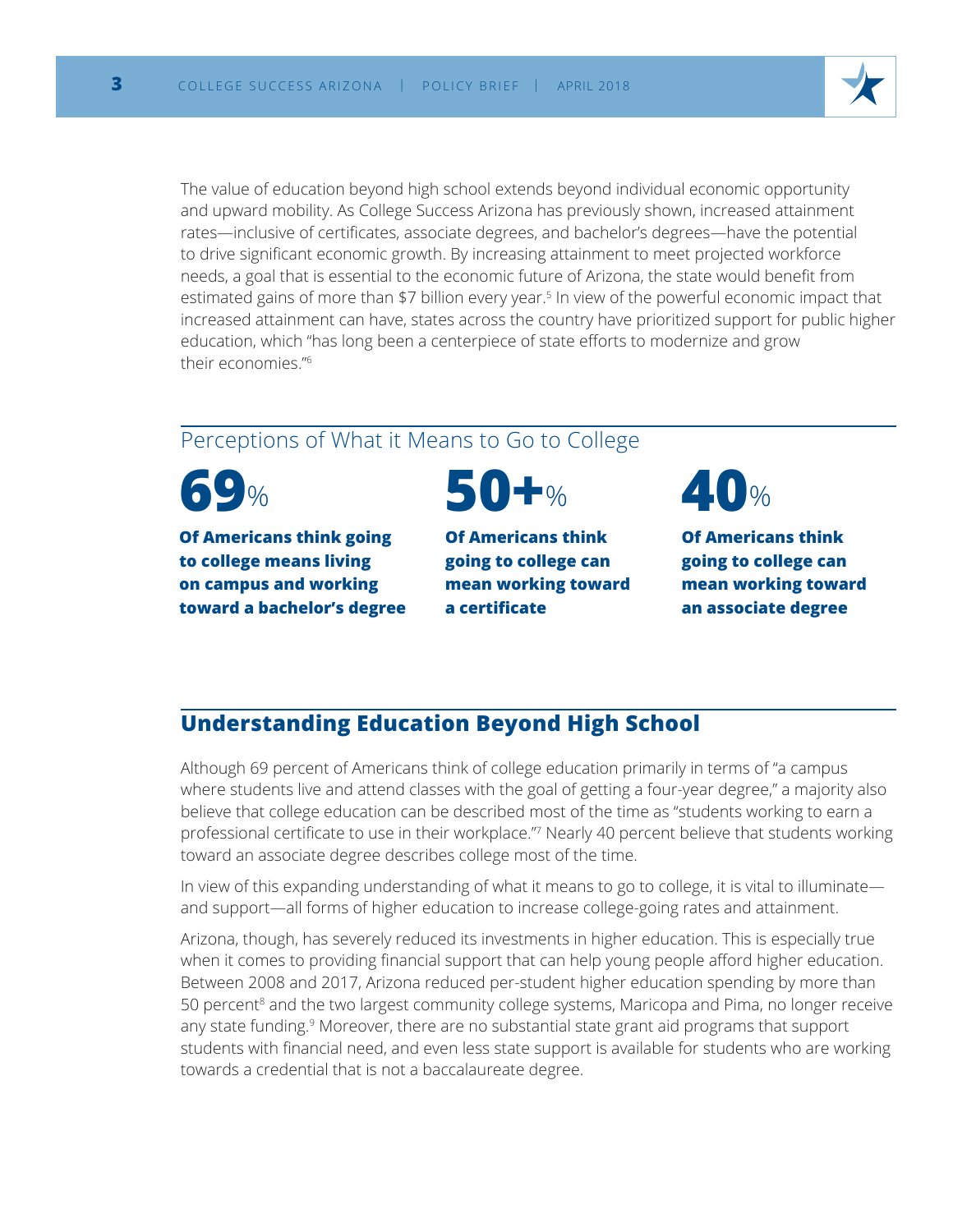

## **1,000,000**

**The number of additional credentials needed in Arizona by 2030 to reach statewide goal of 60 percent attainment.**

The lack of state investment, particularly with respect to non-baccalaureate institutions and pathways, represents a missed opportunity to incentivize broader participation in higher education and to increase our state's attainment rate. Programs that award associate degrees or certificates—like those offered by community colleges and technical institutions—provide hundreds of thousands of Arizonans with the education and training that can be a springboard to better employment prospects and a higher quality of life.

A bachelor's degree program is not the best option for all high school graduates. Many students in Arizona take advantage of alternative pathways. As shown in the table below, higher education institutions in the state awarded a combined 73,789 certificates and associate degrees in 2016, exceeding the 55,676 bachelor's degrees awarded by nearly 33 percent. Young people who seek other opportunities to benefit from higher education should not be excluded from the conversation about how our state can better support student enrollment and persistence in higher education programs, increase attainment, and develop a skilled and competitive workforce.

| <b>Credential Type</b>           | 2012   | 2013   | 2014   | 2015   | 2016   |
|----------------------------------|--------|--------|--------|--------|--------|
| Certificates (Less than 4 years) | 38,894 | 36,814 | 38,211 | 40,053 | 42,025 |
| <b>Associate Degree</b>          | 20,842 | 20,357 | 40,008 | 35,925 | 31,764 |
| <b>Bachelor's Degree</b>         | 29,832 | 32,502 | 60,283 | 57,731 | 55,676 |

### Higher Education Credentials Awarded in Arizona, 2012-2016

Source: IPEDS

If Arizona is to reach its goal of increasing postsecondary attainment, we must ensure that our education system and culture recognize and value each of the different pathways and credentials that represent a potential next step for residents who have earned a traditional high school diploma or an equivalent, like a GED. Each of these pathways leads to greater economic opportunities, long-term prosperity, and higher quality of life for individuals and families. Increasing statewide completion of certificate, associate degree, and bachelor's degree programs the three types of credentials that contribute to the higher education attainment rate—will make for a stronger, more competitive workforce that is resilient and prepared for the demands of Arizona's future economy.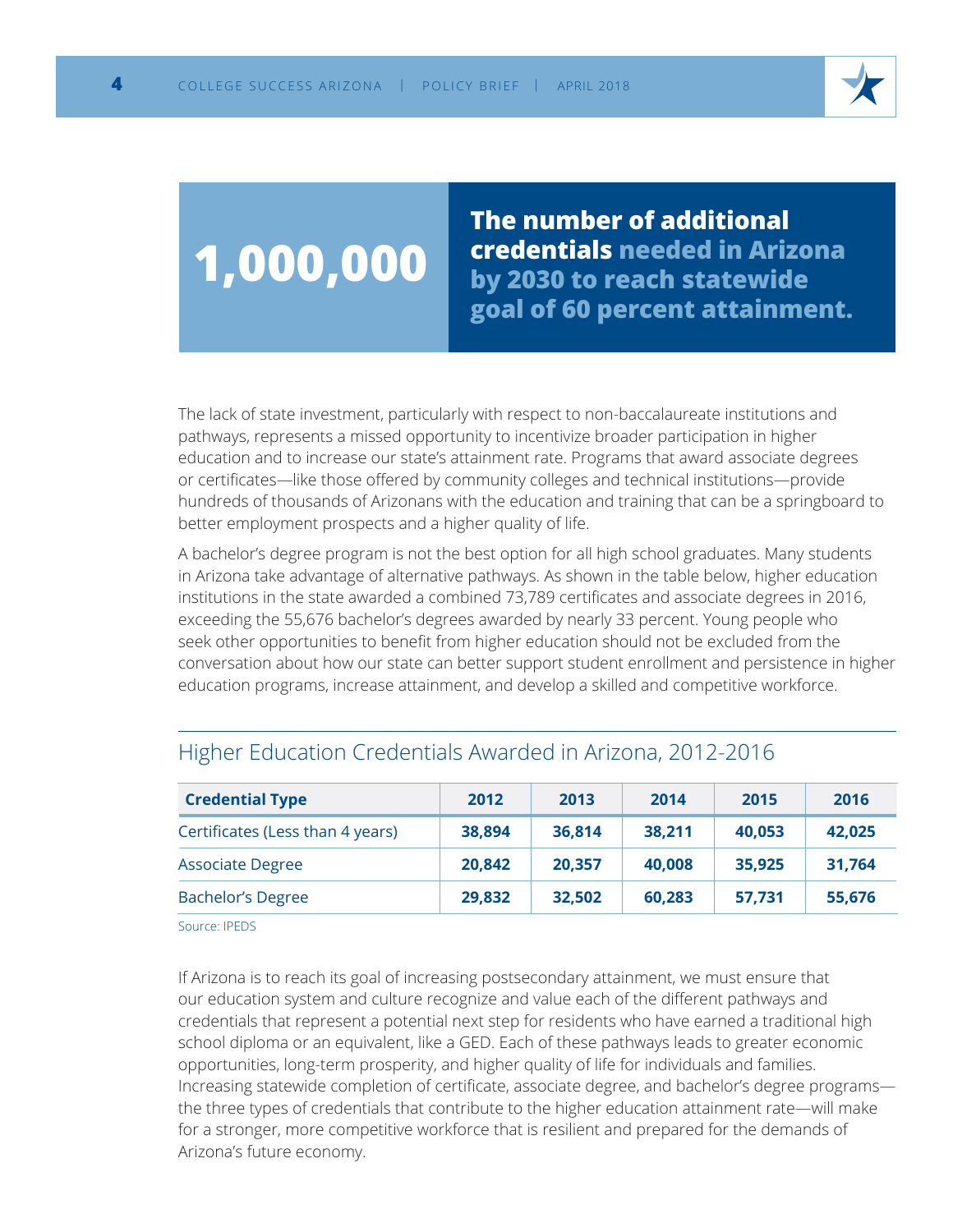

### **Postsecondary Certificate**

Certificates are postsecondary awards—below the baccalaureate level—that recognize the completion of a program or course of study in a specific field. Typically, certificates are awarded by community colleges and other public two-year schools, or by non-degree-granting vocational, technical, and trade schools.

Importantly, postsecondary certificates are distinct from professional or industry certifications (e.g., Microsoft competency) in that certificates are more similar to postsecondary degrees—fundamentally, they are earned through time spent in the classroom—whereas certification awards are contingent on test performance to demonstrate a specific competency.11 Certificate programs are classified according to the amount time they require to complete; the National

**In 2016, Arizona higher education institutions awarded nearly 33 percent more certificates and associate degrees than bachelor's degrees.**

Center for Education Statistics (NCES) distinguishes between certificate programs that require less than one year of instructional time, programs that require at least one but less than two years, and those that require at least one year but less than four.12

On average, individuals who hold a certificate as their highest educational credential benefit from a 20 percent wage premium compared to those whose highest credential is a high school diploma.<sup>13</sup> In certain industries, certificate holders can earn more than the average bachelor's degree holder. For example, IT certificate holders who work in the field earn an average of \$70,000 per year compared with \$61,000 average annual pay for individuals with a bachelor's degree.<sup>14</sup>

### **99 percent of the 11.6 million jobs created since the Great Recession have gone to workers with at least some college education.**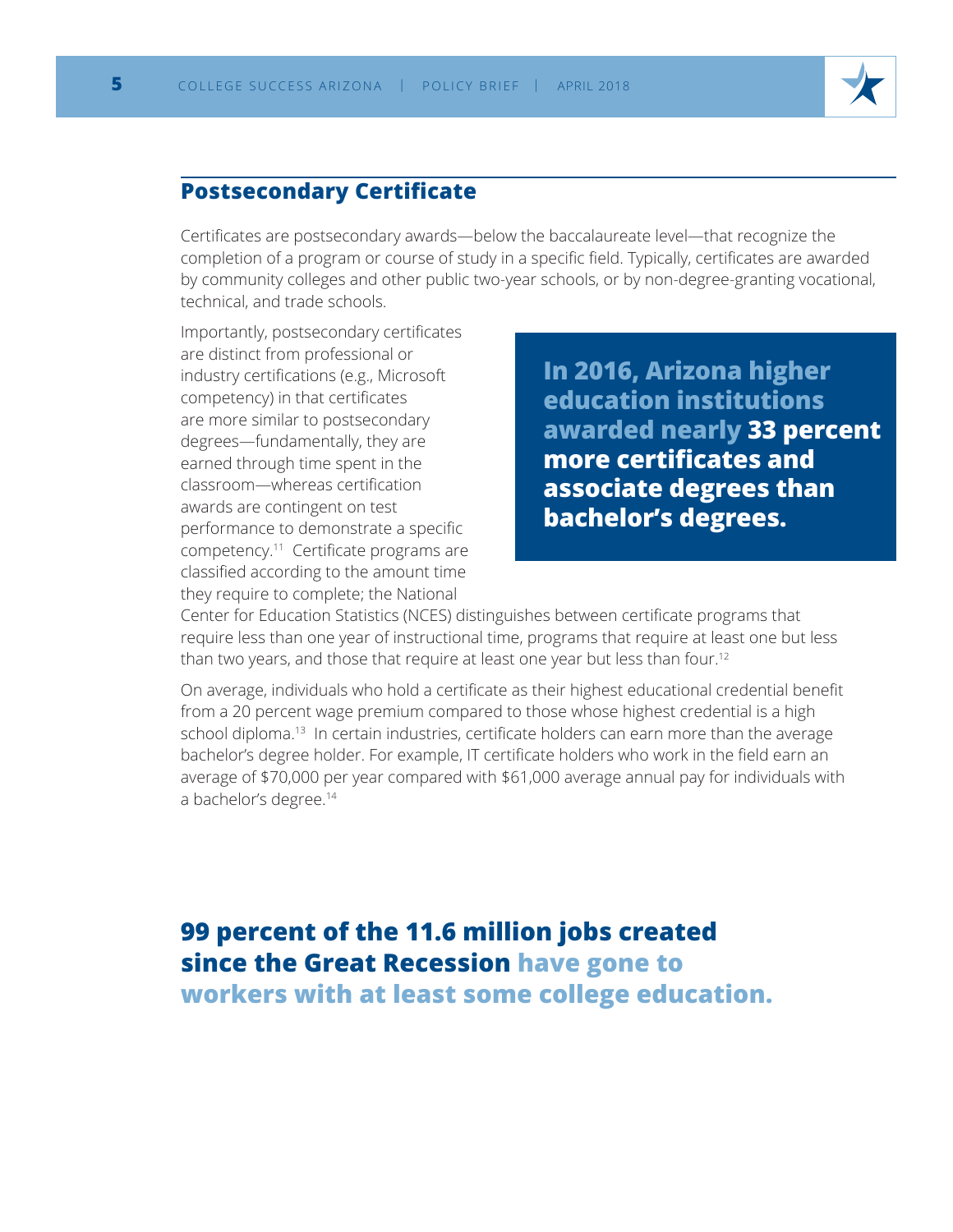

### Arizona Needs 1,000,000 More Credentials to Reach Its 60% Attainment Goal by 2030

|                                                                   | 2016<br>(Actual) | 2020<br>(Projected) | 2025<br>(Projected) | 2030<br>(Projected) |
|-------------------------------------------------------------------|------------------|---------------------|---------------------|---------------------|
| <b>Adult Population (25-64)</b>                                   | 3,456,583        | 3,641,878           | 3,880,786           | 4,134,275           |
| Number of Certificate, Associate,<br>and Bachelor's Degree Awards | 1,477,434        | 1,754,930           | 2,099,263           | 2,480,565           |
| <b>Attainment Rate</b>                                            | 42.7%            | 48.2%               | 54.1%               | 60.0%               |

Source: Achieve60AZ

Between 2005 and 2015, the number of certificates awarded by postsecondary institutions in the U.S. increased by 35 percent. The overall number of certificates public institutions awarded increased by nearly 40 percent, from 370,683 in 2005 to 602,895 in 2015. Similarly, the proportion of certificates awarded by public institutions, compared to private institutions, increased from 52 percent to 63 percent, during this period.<sup>15</sup> This growth highlights the ongoing and increasing importance of public postsecondary institutions in preparing a skilled, credentialed workforce. Notably, one-third of certificate holders also have a college degree (typically an associate degree).<sup>16</sup>

### **Associate Degree**

An associate degree is an award that normally requires at least two but fewer than four years of full-time equivalent college-level work.17 The value of these credentials, both in terms of their benefits to individuals and the broader workforce, is often overlooked despite the fact that "30 percent of associate degree holders make more than the average bachelor's degree holder." 18

As is true in other states, workers in Arizona who hold an associate degree are more likely than their counterparts whose highest credential is a high school diploma to have what the Georgetown University Center on Education and the Workforce calls "good jobs"—jobs that pay at least \$35,000 a year for workers under 45, and at least \$45,000 a year for workers 45 and over.

Between 2005 and 2015, the number of associate degrees awarded by postsecondary institutions in the U.S. grew by nearly 46 percent; in 2015, more than 1,000,000 associate degrees were awarded nationally. Public institutions awarded 50 percent more associate degrees in 2015

than they did in 2005.19 In 2016, associate degrees accounted for nearly 25 percent of all postsecondary credentials awarded in Arizona at the baccalaureate level and below. Approximately 150,000 associate degrees were awarded in Arizona from 2012 to 2016.

**30 percent of associate degree holders make more than the average bachelor's degree holder.**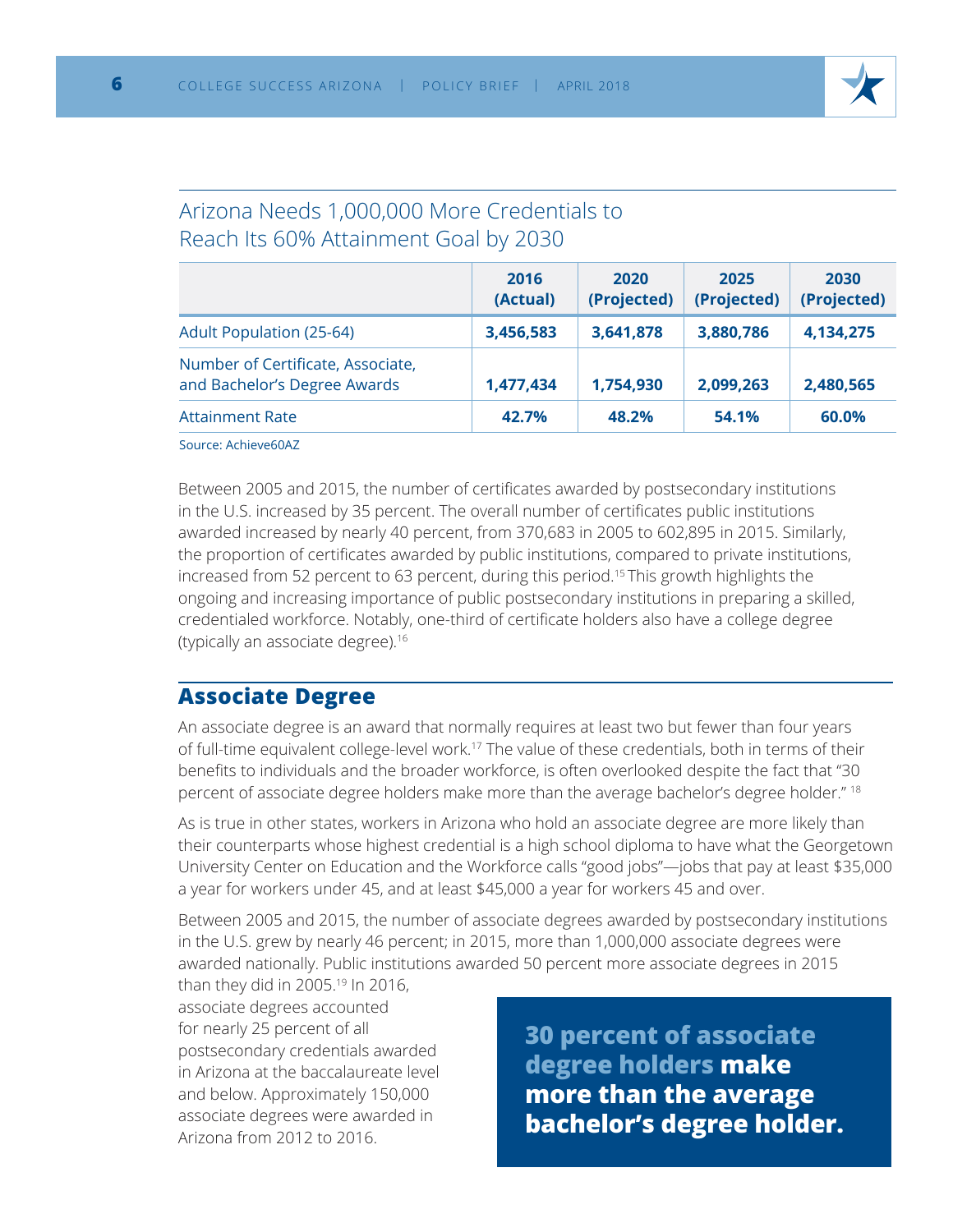### **Bachelor's Degree**

Bachelor's degrees continue to be highly relevant credentials in the Arizona and national labor markets. An individual who holds a bachelor's degree remains more likely to earn more over their lifetime than someone whose highest credential is a postsecondary certificate or associate degree. For example, among workers in Arizona who have good jobs, the median annual earnings for those who hold at least a bachelor's degree are \$15,000 higher than associate degree holders and \$17,000 higher than workers who have some higher education but not a degree.<sup>20</sup> Nationally, individuals with a bachelor's degree now collectively earn 57 percent of all wages earned in the  $U\ S^{21}$ 

**Individuals with a bachelor's degree collectively earn 57 percent of all wages in the U.S.**

### **If Arizona is to reach its goal of increasing postsecondary attainment, we must ensure that our education system and culture recognize and value each of the different higher education pathways.**

A bachelor's degree typically requires at least four, but no more than five, years of full-time equivalent college-level work to complete. In 2015, more than 1,800,000 bachelor's degrees were awarded nationally, up 32 percent from 2005.<sup>22</sup> Higher education institutions in Arizona awarded more than 235,000 bachelor's degrees from 2012 to 2016.

### **Higher Education and the Future of Arizona**

The simple fact is that Arizona needs a skilled workforce to meet the needs of employers currently in the state and to attract new jobs and business investment to the state. Already, more and more occupations in Arizona require a postsecondary credential, whether it is a certificate or a degree. For example, of the 34 Management Occupations—an occupational category that is projected to add 28,341 jobs to the Arizona economy in the next 10 years—27 typically require at least an associate degree and most require a bachelor's degree.<sup>23</sup> Similarly, 10 of the 16 Healthcare Support occupations, which are expected to grow by nearly 20,000 jobs in the next 10 years, require a certificate or associate degree.<sup>24</sup>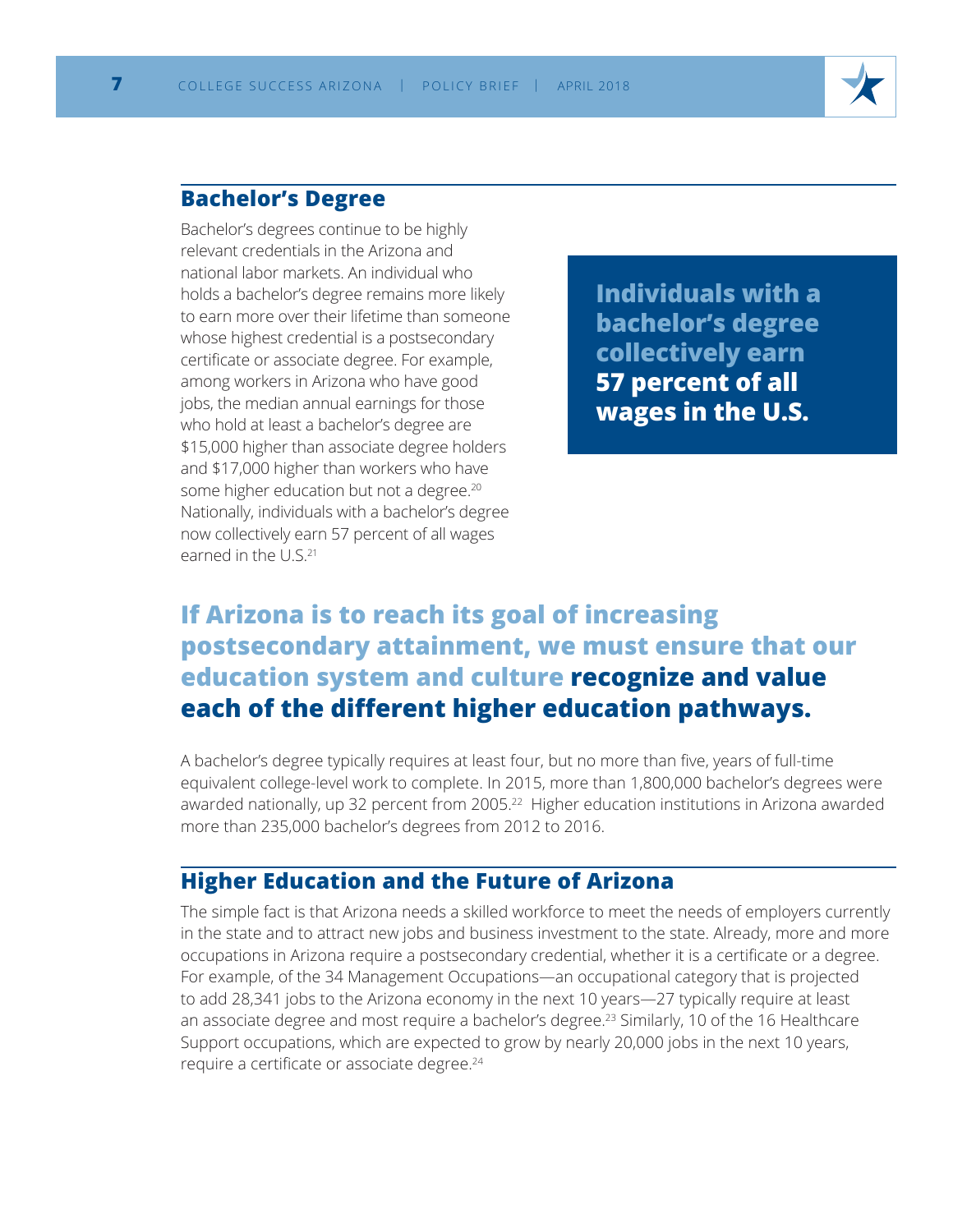

### 2014-2024 Arizona Statewide Occupational Projections

| <b>Occupation Title</b><br>2014<br>2024<br><b>Numeric</b><br><b>Percent</b><br><b>Estimated</b><br><b>Projected</b><br><b>Total, All Occupations</b><br>3,305,314<br>577,302<br>21.16%<br>2,728,012<br><b>Construction and Extraction</b><br>109,940<br>158,269<br>48,329<br>44.0%<br><b>Computer and Mathematical</b><br>114,937<br>26,009<br>88,928<br>29.3%<br><b>Business and Financial Operations</b><br>137,570<br>34,773<br>172,343<br>25.3%<br>Building and Grounds Cleaning and<br>84,964<br>104,997<br>20,033<br>23.6%<br>Maintenance<br><b>Personal Care and Service</b><br>101,667<br>125,613<br>23,946<br>23.6%<br>105,602<br><b>Healthcare Support</b><br>86,047<br>19,555<br>22.7%<br>Installation, Maintenance, and Repair<br>106,705<br>130,171<br>23,466<br>22.0%<br><b>Healthcare Practitioners and Technical</b><br>191,603<br>233,645<br>42,042<br>21.9%<br><b>Education, Training, and Library</b><br>135,033<br>164,490<br>29,457<br>21.8%<br>17,808<br>21,621<br>3,813<br>21.4%<br>Legal<br><b>Community and Social Service</b><br>44,581<br>54,118<br>9,537<br>21.4%<br><b>Food Preparation and Serving Related</b><br>251,124<br>302,423<br>51,299<br>20.4%<br>139,633<br>167,974<br>Management<br>28,341<br>20.30%<br><b>Transportation and Material Moving</b><br>156,850<br>186,777<br>29,927<br>19.1%<br>Life, Physical, and Social Science<br>3,281<br>17,441<br>20,722<br>18.8%<br>Office and Administrative Support<br>473,981<br>562,962<br>88,981<br>18.8%<br>6,054<br>18.3%<br>Arts, Design, Entertainment,<br>33,166<br>39,220<br>Sports, and Media<br><b>Sales and Related</b><br>296,873<br>350,391<br>53,518<br>18.0%<br><b>Protective Service</b><br>71,401<br>83,428<br>12,027<br>16.8%<br>Production<br>14,611<br>109,577<br>124,188<br>13.3%<br>Architecture and Engineering<br>51,932<br>58,717<br>6,785<br>13.1%<br>Farming, Fishing, and Forestry<br>21,188<br>22,706<br>1,518<br>7.2% |  | <b>Employment</b> | <b>10 Year Change</b> |  |
|---------------------------------------------------------------------------------------------------------------------------------------------------------------------------------------------------------------------------------------------------------------------------------------------------------------------------------------------------------------------------------------------------------------------------------------------------------------------------------------------------------------------------------------------------------------------------------------------------------------------------------------------------------------------------------------------------------------------------------------------------------------------------------------------------------------------------------------------------------------------------------------------------------------------------------------------------------------------------------------------------------------------------------------------------------------------------------------------------------------------------------------------------------------------------------------------------------------------------------------------------------------------------------------------------------------------------------------------------------------------------------------------------------------------------------------------------------------------------------------------------------------------------------------------------------------------------------------------------------------------------------------------------------------------------------------------------------------------------------------------------------------------------------------------------------------------------------------------------------------------------------------------------------------------------------------|--|-------------------|-----------------------|--|
|                                                                                                                                                                                                                                                                                                                                                                                                                                                                                                                                                                                                                                                                                                                                                                                                                                                                                                                                                                                                                                                                                                                                                                                                                                                                                                                                                                                                                                                                                                                                                                                                                                                                                                                                                                                                                                                                                                                                       |  |                   |                       |  |
|                                                                                                                                                                                                                                                                                                                                                                                                                                                                                                                                                                                                                                                                                                                                                                                                                                                                                                                                                                                                                                                                                                                                                                                                                                                                                                                                                                                                                                                                                                                                                                                                                                                                                                                                                                                                                                                                                                                                       |  |                   |                       |  |
|                                                                                                                                                                                                                                                                                                                                                                                                                                                                                                                                                                                                                                                                                                                                                                                                                                                                                                                                                                                                                                                                                                                                                                                                                                                                                                                                                                                                                                                                                                                                                                                                                                                                                                                                                                                                                                                                                                                                       |  |                   |                       |  |
|                                                                                                                                                                                                                                                                                                                                                                                                                                                                                                                                                                                                                                                                                                                                                                                                                                                                                                                                                                                                                                                                                                                                                                                                                                                                                                                                                                                                                                                                                                                                                                                                                                                                                                                                                                                                                                                                                                                                       |  |                   |                       |  |
|                                                                                                                                                                                                                                                                                                                                                                                                                                                                                                                                                                                                                                                                                                                                                                                                                                                                                                                                                                                                                                                                                                                                                                                                                                                                                                                                                                                                                                                                                                                                                                                                                                                                                                                                                                                                                                                                                                                                       |  |                   |                       |  |
|                                                                                                                                                                                                                                                                                                                                                                                                                                                                                                                                                                                                                                                                                                                                                                                                                                                                                                                                                                                                                                                                                                                                                                                                                                                                                                                                                                                                                                                                                                                                                                                                                                                                                                                                                                                                                                                                                                                                       |  |                   |                       |  |
|                                                                                                                                                                                                                                                                                                                                                                                                                                                                                                                                                                                                                                                                                                                                                                                                                                                                                                                                                                                                                                                                                                                                                                                                                                                                                                                                                                                                                                                                                                                                                                                                                                                                                                                                                                                                                                                                                                                                       |  |                   |                       |  |
|                                                                                                                                                                                                                                                                                                                                                                                                                                                                                                                                                                                                                                                                                                                                                                                                                                                                                                                                                                                                                                                                                                                                                                                                                                                                                                                                                                                                                                                                                                                                                                                                                                                                                                                                                                                                                                                                                                                                       |  |                   |                       |  |
|                                                                                                                                                                                                                                                                                                                                                                                                                                                                                                                                                                                                                                                                                                                                                                                                                                                                                                                                                                                                                                                                                                                                                                                                                                                                                                                                                                                                                                                                                                                                                                                                                                                                                                                                                                                                                                                                                                                                       |  |                   |                       |  |
|                                                                                                                                                                                                                                                                                                                                                                                                                                                                                                                                                                                                                                                                                                                                                                                                                                                                                                                                                                                                                                                                                                                                                                                                                                                                                                                                                                                                                                                                                                                                                                                                                                                                                                                                                                                                                                                                                                                                       |  |                   |                       |  |
|                                                                                                                                                                                                                                                                                                                                                                                                                                                                                                                                                                                                                                                                                                                                                                                                                                                                                                                                                                                                                                                                                                                                                                                                                                                                                                                                                                                                                                                                                                                                                                                                                                                                                                                                                                                                                                                                                                                                       |  |                   |                       |  |
|                                                                                                                                                                                                                                                                                                                                                                                                                                                                                                                                                                                                                                                                                                                                                                                                                                                                                                                                                                                                                                                                                                                                                                                                                                                                                                                                                                                                                                                                                                                                                                                                                                                                                                                                                                                                                                                                                                                                       |  |                   |                       |  |
|                                                                                                                                                                                                                                                                                                                                                                                                                                                                                                                                                                                                                                                                                                                                                                                                                                                                                                                                                                                                                                                                                                                                                                                                                                                                                                                                                                                                                                                                                                                                                                                                                                                                                                                                                                                                                                                                                                                                       |  |                   |                       |  |
|                                                                                                                                                                                                                                                                                                                                                                                                                                                                                                                                                                                                                                                                                                                                                                                                                                                                                                                                                                                                                                                                                                                                                                                                                                                                                                                                                                                                                                                                                                                                                                                                                                                                                                                                                                                                                                                                                                                                       |  |                   |                       |  |
|                                                                                                                                                                                                                                                                                                                                                                                                                                                                                                                                                                                                                                                                                                                                                                                                                                                                                                                                                                                                                                                                                                                                                                                                                                                                                                                                                                                                                                                                                                                                                                                                                                                                                                                                                                                                                                                                                                                                       |  |                   |                       |  |
|                                                                                                                                                                                                                                                                                                                                                                                                                                                                                                                                                                                                                                                                                                                                                                                                                                                                                                                                                                                                                                                                                                                                                                                                                                                                                                                                                                                                                                                                                                                                                                                                                                                                                                                                                                                                                                                                                                                                       |  |                   |                       |  |
|                                                                                                                                                                                                                                                                                                                                                                                                                                                                                                                                                                                                                                                                                                                                                                                                                                                                                                                                                                                                                                                                                                                                                                                                                                                                                                                                                                                                                                                                                                                                                                                                                                                                                                                                                                                                                                                                                                                                       |  |                   |                       |  |
|                                                                                                                                                                                                                                                                                                                                                                                                                                                                                                                                                                                                                                                                                                                                                                                                                                                                                                                                                                                                                                                                                                                                                                                                                                                                                                                                                                                                                                                                                                                                                                                                                                                                                                                                                                                                                                                                                                                                       |  |                   |                       |  |
|                                                                                                                                                                                                                                                                                                                                                                                                                                                                                                                                                                                                                                                                                                                                                                                                                                                                                                                                                                                                                                                                                                                                                                                                                                                                                                                                                                                                                                                                                                                                                                                                                                                                                                                                                                                                                                                                                                                                       |  |                   |                       |  |
|                                                                                                                                                                                                                                                                                                                                                                                                                                                                                                                                                                                                                                                                                                                                                                                                                                                                                                                                                                                                                                                                                                                                                                                                                                                                                                                                                                                                                                                                                                                                                                                                                                                                                                                                                                                                                                                                                                                                       |  |                   |                       |  |
|                                                                                                                                                                                                                                                                                                                                                                                                                                                                                                                                                                                                                                                                                                                                                                                                                                                                                                                                                                                                                                                                                                                                                                                                                                                                                                                                                                                                                                                                                                                                                                                                                                                                                                                                                                                                                                                                                                                                       |  |                   |                       |  |
|                                                                                                                                                                                                                                                                                                                                                                                                                                                                                                                                                                                                                                                                                                                                                                                                                                                                                                                                                                                                                                                                                                                                                                                                                                                                                                                                                                                                                                                                                                                                                                                                                                                                                                                                                                                                                                                                                                                                       |  |                   |                       |  |
|                                                                                                                                                                                                                                                                                                                                                                                                                                                                                                                                                                                                                                                                                                                                                                                                                                                                                                                                                                                                                                                                                                                                                                                                                                                                                                                                                                                                                                                                                                                                                                                                                                                                                                                                                                                                                                                                                                                                       |  |                   |                       |  |
|                                                                                                                                                                                                                                                                                                                                                                                                                                                                                                                                                                                                                                                                                                                                                                                                                                                                                                                                                                                                                                                                                                                                                                                                                                                                                                                                                                                                                                                                                                                                                                                                                                                                                                                                                                                                                                                                                                                                       |  |                   |                       |  |

Source: Arizona Bureau of Labor Statistics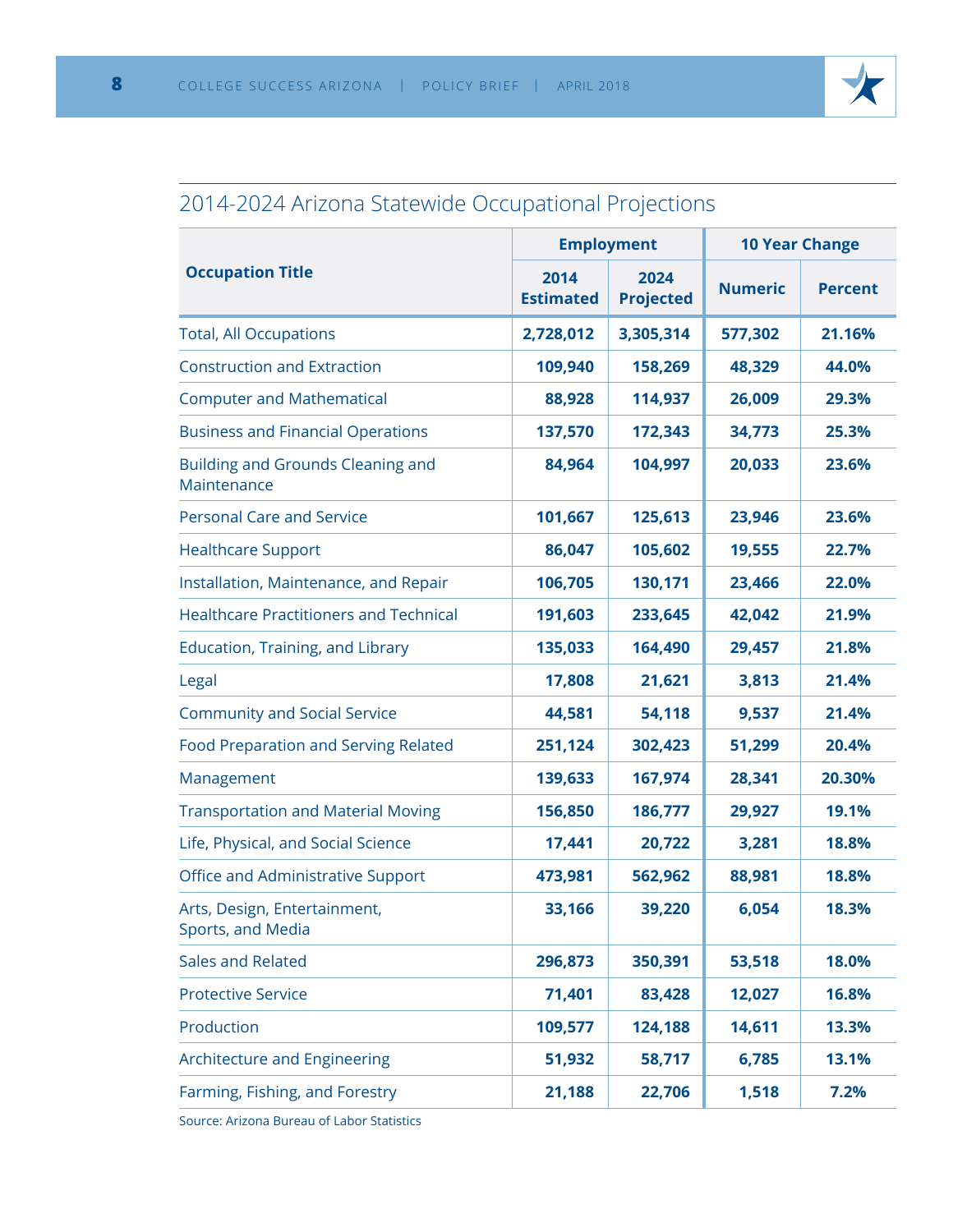

While individuals who hold a bachelor's degree continue to have an advantage over those who do not—both in terms of the kinds of jobs they are qualified for and earnings—there is strong demand for workers who have certificates and associate degrees. According to analysis by the Georgetown University Center on Education and the Workforce, workers in Arizona who hold these credentials are more likely to have good jobs and higher earnings than workers whose education stopped after high school.

The surest way to secure the future of our state is to increase attainment in Arizona. To do so, it is imperative that statewide efforts prioritize all three higher education pathways that lead to a formal credential. By increasing the number of Arizona residents who hold a certificate or degree, we can ensure that workers have the skills and credentials they need to compete in the labor market while also ensuring that our state economy grows as a result. It is this combination of individual benefits and public good that makes higher education, in all its forms, such a powerful force for change in Arizona.

| <b>Educational</b><br><b>Attainment</b> | Number of<br><b>Workers</b> | <b>Workers with</b><br><b>Good Jobs</b> | <b>Median</b><br><b>Earnings</b> | <b>Median</b><br><b>Earnings of</b><br><b>Workers with</b><br><b>Good Jobs</b> |
|-----------------------------------------|-----------------------------|-----------------------------------------|----------------------------------|--------------------------------------------------------------------------------|
| Less than high school                   | 232,000                     | 39,000                                  | \$20,000                         | \$50,000                                                                       |
| High school graduate                    | 512,000                     | 160,000                                 | \$28,000                         | \$53,000                                                                       |
| Some college                            | 609,000                     | 257,000                                 | \$34,000                         | \$56,000                                                                       |
| Associate degree                        | 232,000                     | 115,000                                 | \$37,000                         | \$59,000                                                                       |
| All non-BA workers                      | 1,586,000                   | 571,000                                 | \$31,000                         | \$55,000                                                                       |
| <b>BA+ Workers</b>                      | 751,000                     | 517,000                                 | \$53,000                         | \$72,000                                                                       |
| <b>All Workers</b>                      | 2,337,000                   | 1,088,000                               | \$36,000                         | \$61,000                                                                       |

### Educational Attainment and Good Jobs in Arizona

Source: Georgetown University Center on Education and the Workforce

\* A good job is defined as one with earnings of at least \$35,000 annually for those

under age 45 and, earnings of at least \$45,000 annually for workers age 45 and older.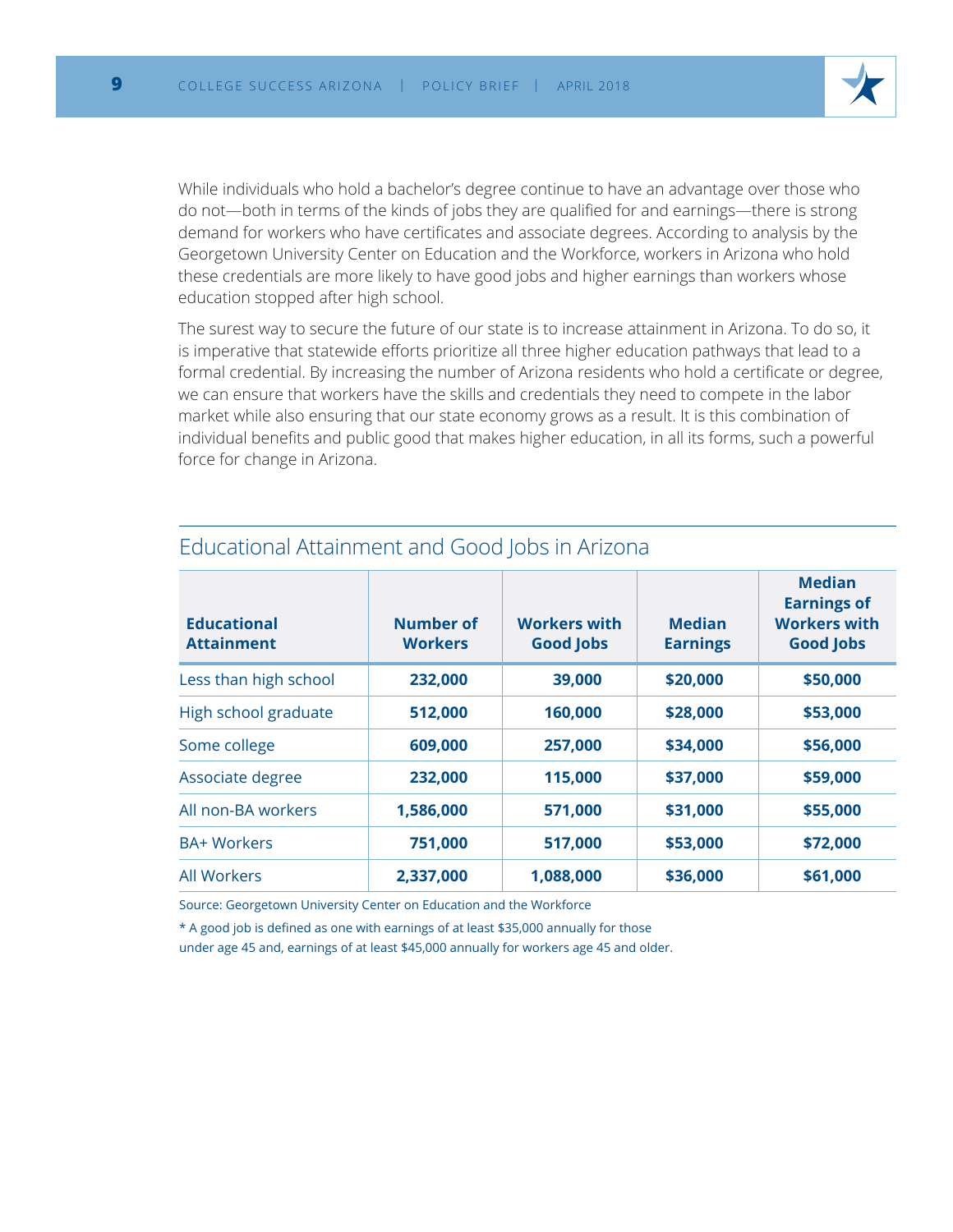

## **Recommendations for Policymakers**

Supporting and investing in strategies that foster a comprehensive college-going culture that values the different pathways to earning a postsecondary credential is fundamental to building strong communities and a vibrant, sustainable economy in Arizona. Policymakers have an important role to play in creating programs and securing funding for higher education in Arizona.

- **1. The state should restore support for Arizona's two largest community college systems, Maricopa and Pima, which provide important opportunities for students to earn certificates as well as associate degrees.** Community colleges are among the largest workforce training providers in Arizona and will be vital to statewide efforts aimed at increasing the number of skilled workers with the formal credentials required to thrive in the Arizona labor market.
- **2. The state should create a program that provides flexible, portable, and visible to students in middle and high school—funding to encourage young people to pursue formal education credentials beyond high school.** Such a program should go beyond support for students seeking a four-year degree to include students for whom a certificate or associate degree program is the best option for furthering their education.
- **3. The state should develop and promote programs and policies designed to help students and families better understand their higher education options and make informed decisions about their future.** This could ensure that every high school in Arizona has the capacity to provide advising and counseling services that help students and families navigate the higher education landscape accordingly. Such efforts could also include developing and promoting tools to help students understand what skills and credentials they will need to enter a given profession.
- **4. The state should adopt a statewide college readiness assessment that includes the ability for all public high school juniors and seniors to have access to take the ACT or SAT at no cost to them during the school day.** This initiative could create a profound opportunity for a more substantial learning and curricular alignment for both students and teachers. In addition, it would minimize the number of testing days allocated and eliminate the potential for duplicate testing.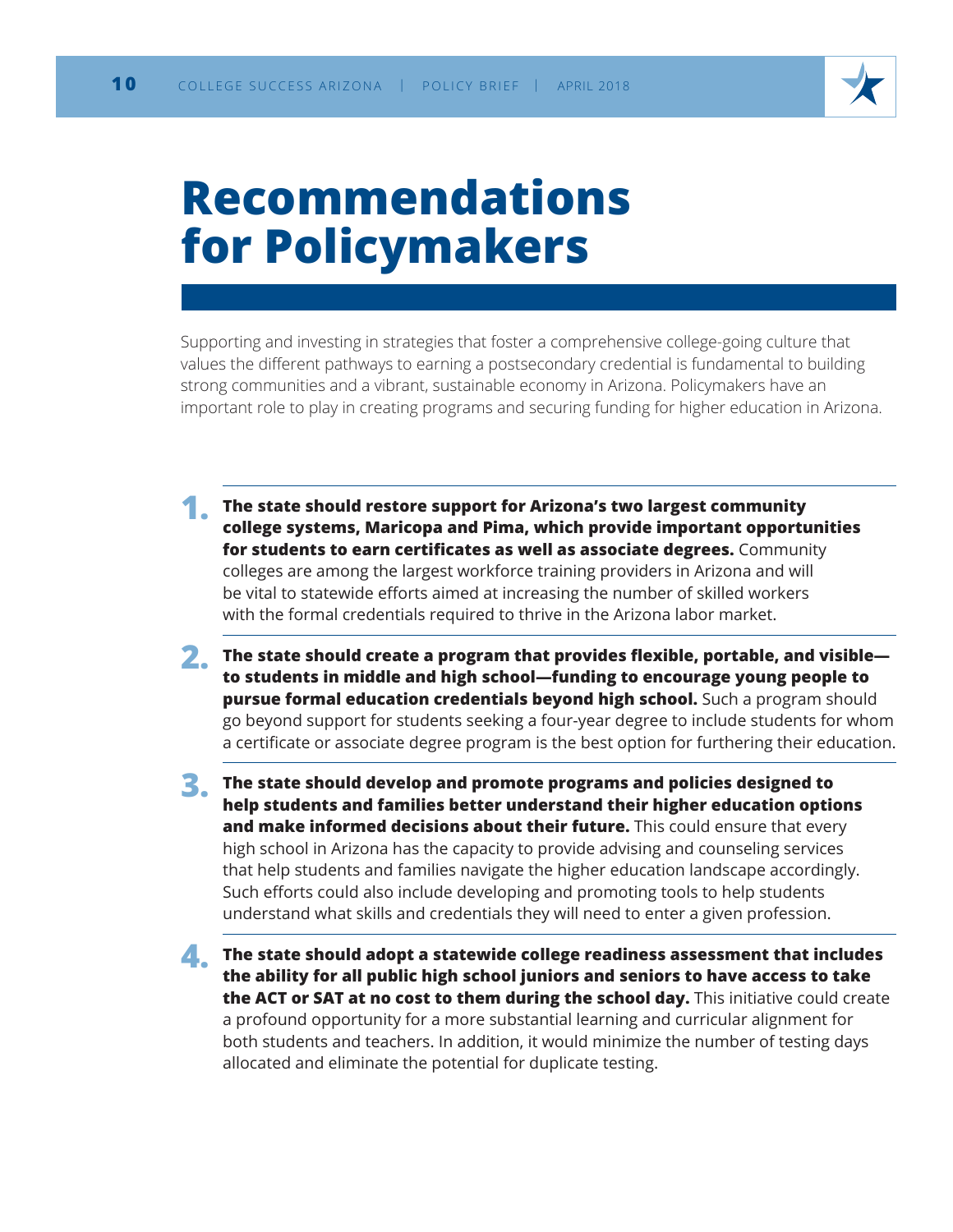

**The percentage of the 11.6 million jobs created since the Great Recession that have gone to workers with at least some college education.** **More than 70 percent of Arizonans believe a higher education credential will be either important or very important in the future labor market.**

**Nationally, the overall number of certificates public institutions award increased by nearly 40 percent from 2005 to 2015.**



**Arizona Needs 1,000,000 More Credentials to Reach Its 60% Attainment Goal by 2030.**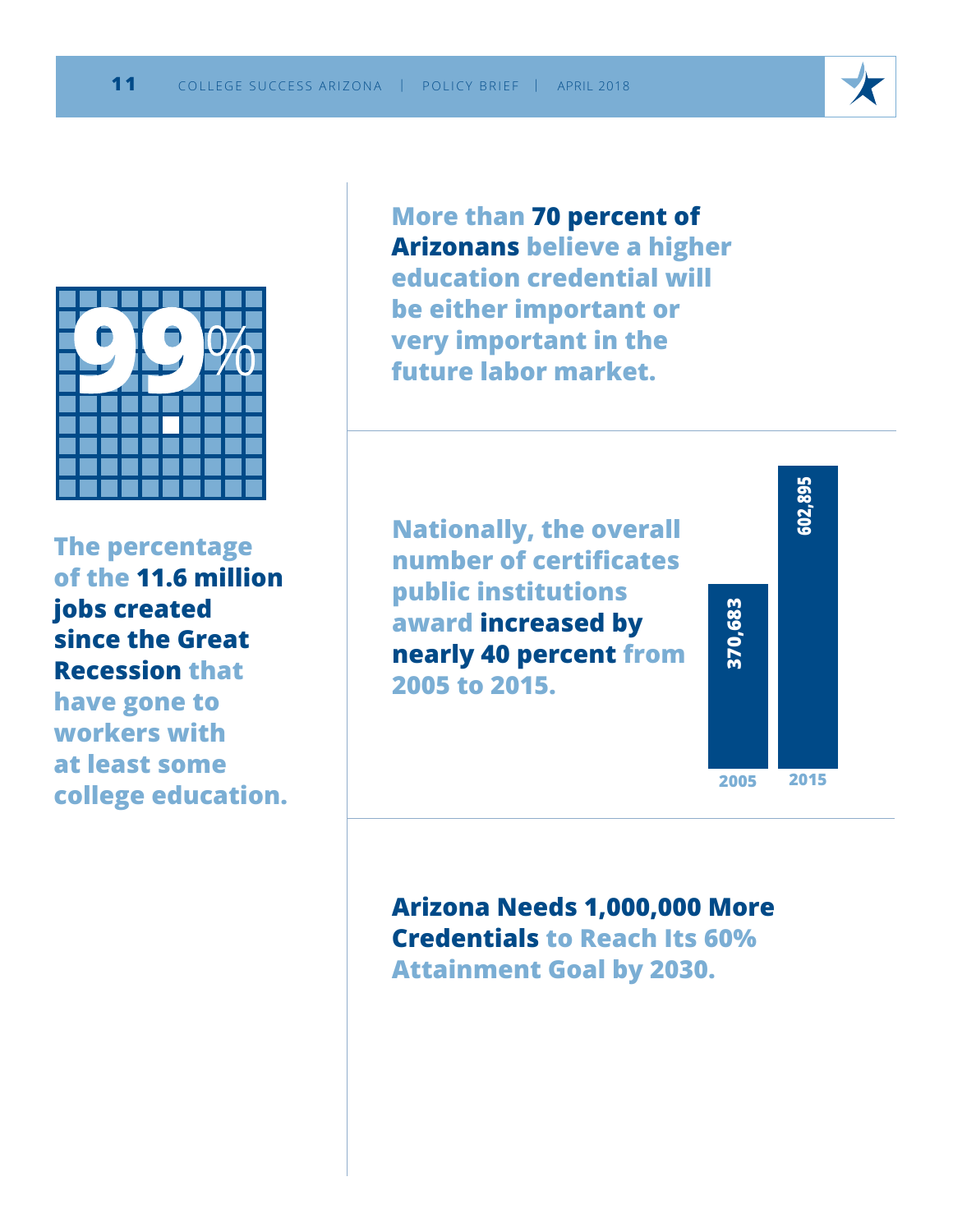

### Endnotes

- 1 Gallup, Inc. (2016). *Americans Value Postsecondary Education: The 2015 Gallup-Lumina Foundation Study of the American Public's Opinion on Higher Education*. https://www.luminafoundation.org/files/resources/ american-attitudes-toward-postsecondary-education.pdf
- 2 (2017). Unpublished survey. Helios Education Foundation.
- 3 Gallup, Inc. (2016). Op. cit.
- 4 Carnevale, A.P., T. Jayasundera, and A. Gulish. (2016). *America's Divided Recovery: College Haves and Have Nots.* Georgetown University Center on Education and the Workforce. https://cew-7632.kxcdn.com/wpcontent/uploads/Americas-Divided-Recovery-web.pdf
- 5 College Success Arizona. (2016). *Doubling Arizona's Economic Growth: The Potential Fiscal and Social Gains From Increasing Postsecondary Attainment.* https://o5otc2v1fzo3zjgc0kr72fml-wpengine.netdna-ssl.com/ wp-content/uploads/2016/01/Doubling-Arizona's-Economic-Growth-No-Large-Photos.pdf
- 6 AASCU Government Relations and Policy Analysis Division. (2018). *Top 10 Higher Education State Policy Issues for 2018.* American Association of State Colleges and Universities. http://www.aascu.org/policy/ publications/policy-matters/Top10Issues2018.pdf
- 7 Gallup, Inc. (2016). Op. cit.
- 8 Mitchell, M., M. Leachman, and K. Masterson. (2017). *A Lost Decade in Higher Education Funding: State Cuts Have Driven Up Tuition and Reduced Quality.* Center of Budget and Policy Priorities. p. 4. https:// www.cbpp.org/sites/default/files/atoms/files/2017\_higher\_ed\_8-22-17\_final.pdf
- 9 Smith, A. (2015). "Zeroed Out in Arizona." Inside Higher Ed. Retrieved from: https://www. insidehighered.com/ news/2015/03/12/arizona-unprecedented-defunding-community-colleges

10 Gallup, Inc. (2016). Op. cit.

- 11 For additional information, see: Carnevale, A.P., S.J. Rose, and A.R. Hanson (2012). C*ertificates: Gateway to Gainful Employment and College Degrees.* Georgetown Center on Education and the Workforce. pp. 3,5. https://1gyhoq479ufd3yna29x7ubjn-wpengine.netdna-ssl.com/wp-content/uploads/2014/11/ Certificates.FullReport.061812.pdf
- 12 National Center for Education Statistics. (2018). Glossary. IPEDS 2017-18 Data Collection System. U.S. Department of Education. https://surveys.nces.ed.gov/ipeds/VisGlossaryAll.aspx
- 13 Carnevale, A.P., S.J. Rose, and A.R. Hanson (2012). Op. cit. p.18.
- 14 Carnevale, A.P., T.I. Garcia, and A. Gulish. (2017). *Career Pathways: Five Ways to Connect College and Careers.* Georgetown University Center on Education and the Workforce. p. 3. https://cew-7632.kxcdn. com/wp-content/uploads/LEE-final.pdf
- 15 National Center for Education Statistics. (2017) "Postsecondary Certificates and Degrees Conferred," *The Condition of Education.* U.S. Department of Education. https://nces.ed.gov/programs/coe/indicator\_ cts.asp
- 16 Carnevale, A.P., S.J. Rose, and A.R. Hanson (2012). Op. cit. p.18.
- 17 National Center for Education Statistics. (2018). Op. cit.
- 18 Carnevale, A.P., T.I. Garcia, and A. Gulish. (2017). Op. cit.
- 19 National Center for Education Statistics. (2017) Op. cit.
- 20 Carnevale, A.P., J. Strohl, and N. Ridley. (2017). *Good Jobs That Pay without a BA: A State-by-State Analysis, 2017.* Georgetown University Center on Education and the Workforce. https://goodjobsdata.org/wpcontent/uploads/Good-Jobs-States.pdf
- 21 Carnevale, A.P., T. Jayasundera, and A. Gulish. (2016). Op. cit.
- 22 National Center for Education Statistics. (2017). Op. cit.
- 23 Office of Economic Opportunity. (2017). 2014-2024 Statewide Occupation Projections Tables & Graphs. Arizona Bureau of Labor Statistics. https://laborstats.az.gov/employment-forecasts
- 24 Ibid.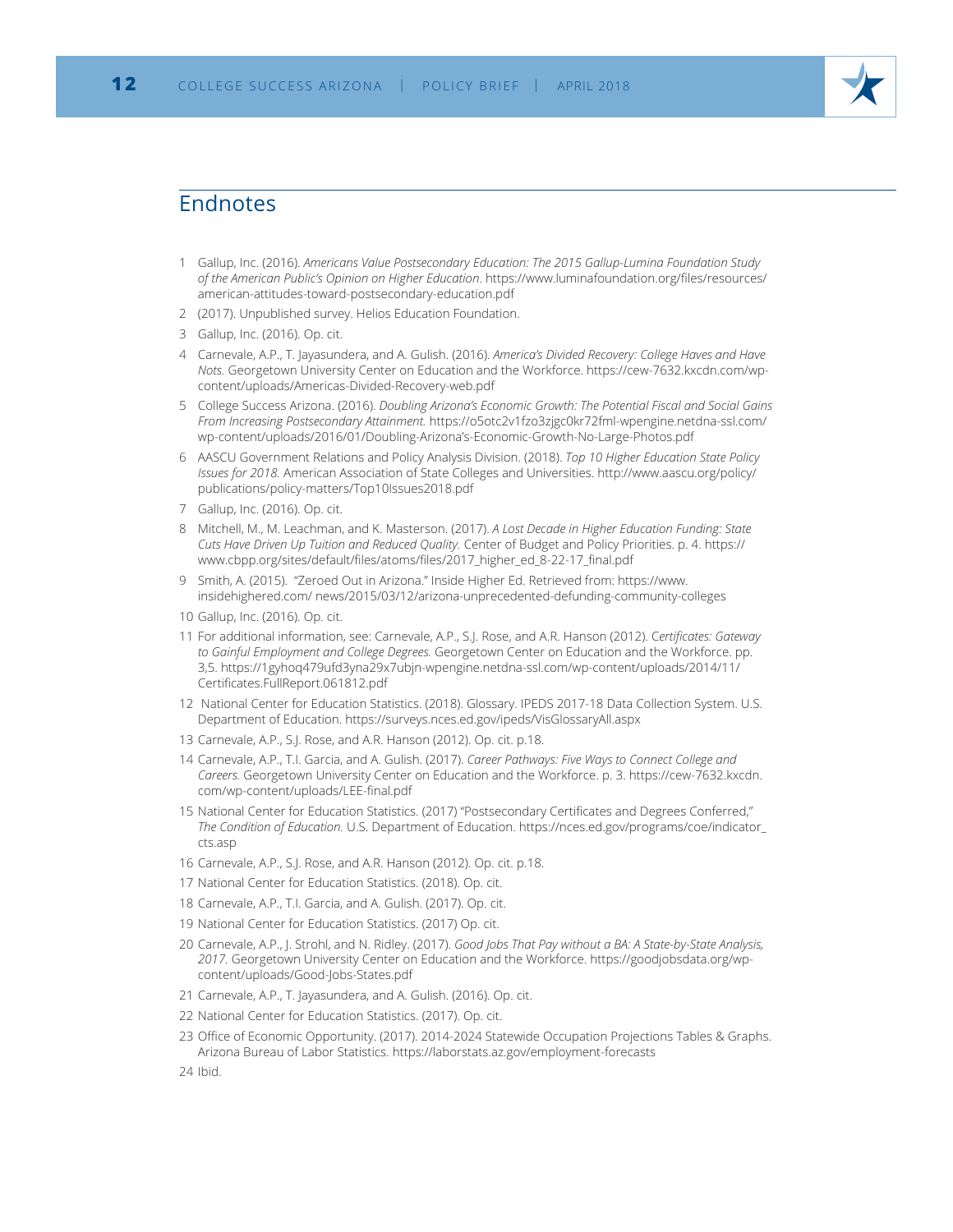By increasing the number of Arizona residents who hold a certificate or degree, we can ensure that workers have the skills and credentials they need to compete in the labor market while also ensuring that our state economy grows as a result. It is this combination of individual benefits and public good that makes higher education, in all its forms, such a powerful force for change in Arizona.